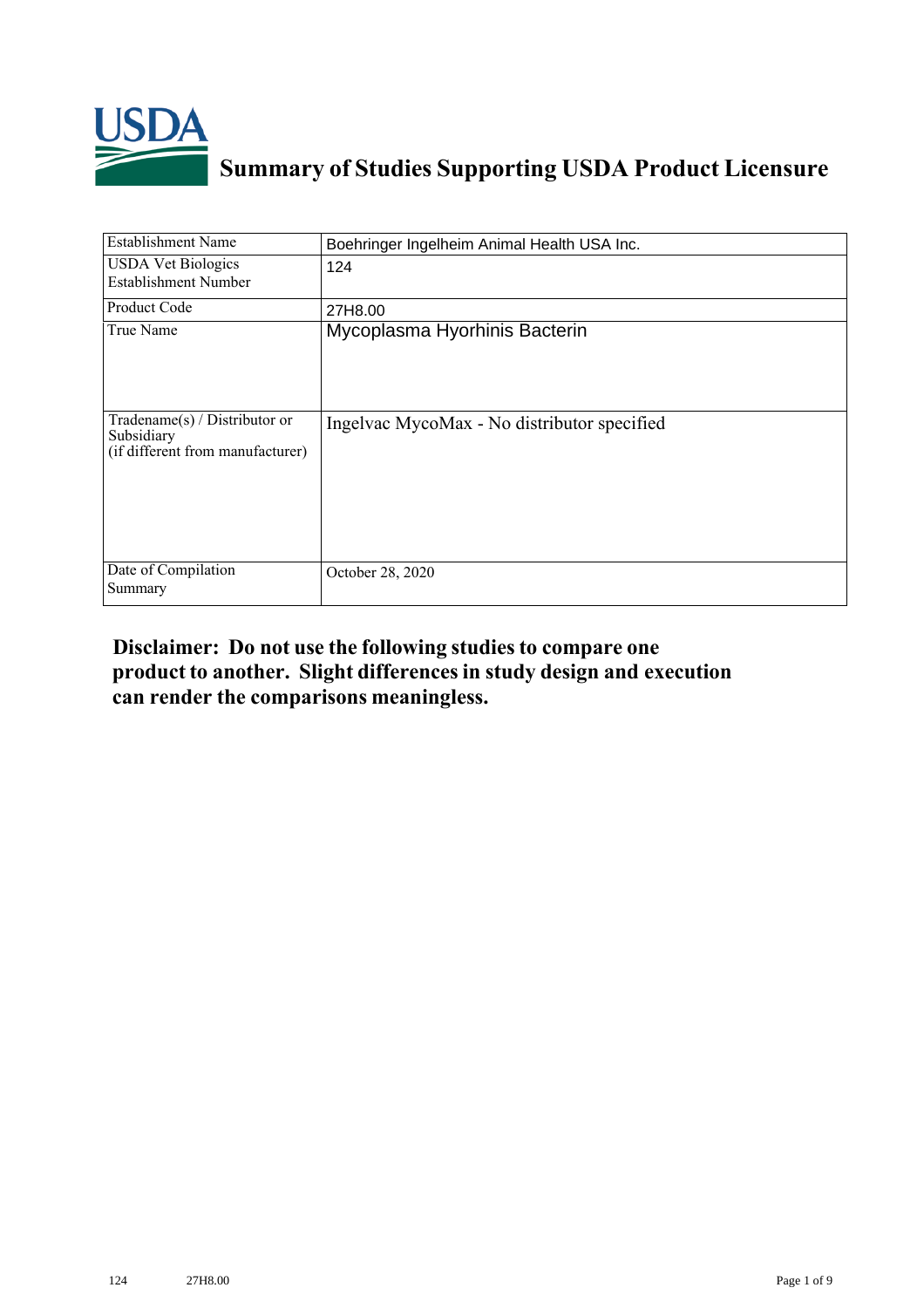| <b>Study Type</b>        | Efficacy                                                                               |                                                                                 |                   |  |  |
|--------------------------|----------------------------------------------------------------------------------------|---------------------------------------------------------------------------------|-------------------|--|--|
| <b>Pertaining to</b>     | Mycoplasma Hyorhinis Bacterin                                                          |                                                                                 |                   |  |  |
| <b>Study Purpose</b>     | Demonstration of efficacy                                                              |                                                                                 |                   |  |  |
| <b>Product</b>           | Single intramuscular administration of vaccine                                         |                                                                                 |                   |  |  |
| <b>Administration</b>    |                                                                                        |                                                                                 |                   |  |  |
| <b>Study Animals</b>     | 56 pigs, 3 weeks of age, divided into 28 vaccinates and 28 controls. 27                |                                                                                 |                   |  |  |
|                          | vaccinates and 27 controls were challenged                                             |                                                                                 |                   |  |  |
| <b>Challenge</b>         |                                                                                        | Challenged with virulent <i>M. hyorhinis</i> , consecutively for 3 days on days |                   |  |  |
| <b>Description</b>       | 22, 23 and 24 after vaccination                                                        |                                                                                 |                   |  |  |
| <b>Interval observed</b> |                                                                                        | Pigs were observed daily for 3 weeks after challenge                            |                   |  |  |
| after challenge          |                                                                                        |                                                                                 |                   |  |  |
| <b>Results</b>           | Summary of Results Following Challenge:                                                |                                                                                 |                   |  |  |
|                          |                                                                                        |                                                                                 |                   |  |  |
|                          | <b>Observation</b>                                                                     | Vaccinates $(N=27)$                                                             | Controls $(n=27)$ |  |  |
|                          | Pre-mortem                                                                             |                                                                                 | 15                |  |  |
|                          | $L$ ameness <sup>1</sup>                                                               | 4                                                                               |                   |  |  |
|                          | Pre-mortem                                                                             | 3                                                                               | 5                 |  |  |
|                          | Respiratory Signs <sup>2</sup>                                                         |                                                                                 |                   |  |  |
|                          | Pericarditis <sup>3</sup>                                                              | 11                                                                              | 26                |  |  |
|                          | Pleuritis $\overline{\text{}}^3$                                                       | 8                                                                               | 11                |  |  |
|                          | Arthritis                                                                              | $\overline{5}$                                                                  | 26                |  |  |
|                          | Peritonitis                                                                            | 6                                                                               | 14                |  |  |
|                          | Affected <sup>4</sup>                                                                  | 14                                                                              | 27                |  |  |
|                          |                                                                                        | Lameness was defined as visible lameness for 2 or more consecutive days.        |                   |  |  |
|                          | <sup>2</sup> Respiratory signs were any observations of abnormal respiration or cough. |                                                                                 |                   |  |  |
|                          | <sup>3</sup> Pleuritis and/or Pericarditis were coded as "Respiratory Distress".       |                                                                                 |                   |  |  |
|                          | $A4A$ pig was considered affected following challenge if lameness was                  |                                                                                 |                   |  |  |
|                          | observed for 2 or more consecutive days or if respiratory distress                     |                                                                                 |                   |  |  |
|                          | (pleuritis or pericarditis), arthritis, or peritonitis was observed at                 |                                                                                 |                   |  |  |
|                          | necropsy.                                                                              |                                                                                 |                   |  |  |
|                          |                                                                                        |                                                                                 |                   |  |  |
|                          |                                                                                        |                                                                                 |                   |  |  |
|                          | Raw Data: shown on the following pages.                                                |                                                                                 |                   |  |  |
|                          |                                                                                        |                                                                                 |                   |  |  |
|                          |                                                                                        |                                                                                 |                   |  |  |
|                          |                                                                                        |                                                                                 |                   |  |  |
|                          |                                                                                        |                                                                                 |                   |  |  |
|                          |                                                                                        |                                                                                 |                   |  |  |
|                          |                                                                                        |                                                                                 |                   |  |  |
|                          |                                                                                        |                                                                                 |                   |  |  |
|                          |                                                                                        |                                                                                 |                   |  |  |
|                          |                                                                                        |                                                                                 |                   |  |  |
| <b>USDA Approval</b>     | February 10, 2016                                                                      |                                                                                 |                   |  |  |
| <b>Date</b>              |                                                                                        |                                                                                 |                   |  |  |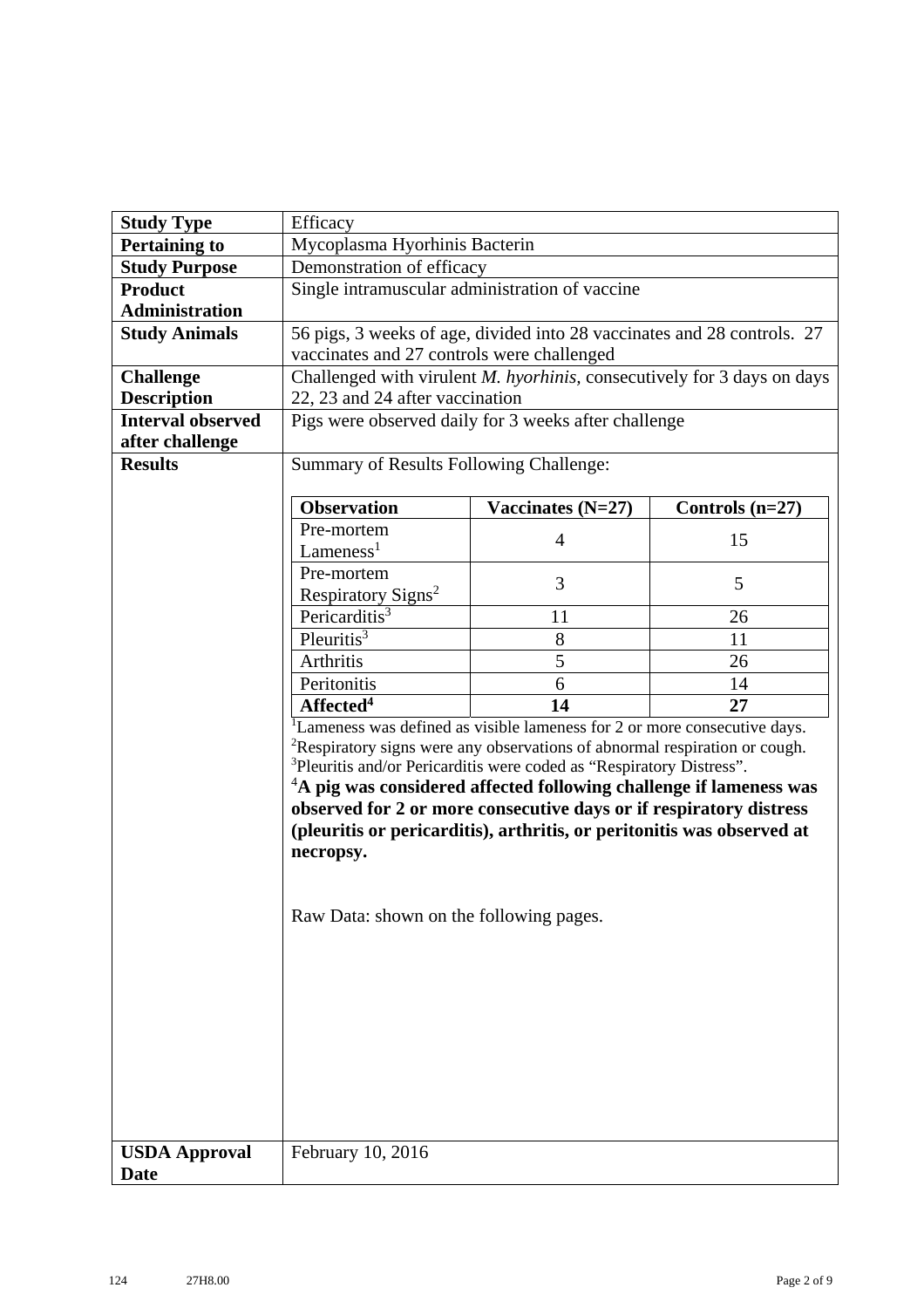### **Controls:**

| $\overline{P}$ ig# | <b>Total Days</b><br>Lame | $>=2$<br>consecutive<br>days with<br>lameness | <b>Pericarditis</b><br><b>Score</b><br>$1 =$ mild<br>2=moderate<br>3=severe | <b>Pleuritis</b> | <b>Arthritis</b><br>1=positive | <b>Peritonitis</b> |
|--------------------|---------------------------|-----------------------------------------------|-----------------------------------------------------------------------------|------------------|--------------------------------|--------------------|
| 8                  | 18                        | yes                                           | $\overline{2}$                                                              | No               | $\mathbf{1}$                   | No                 |
| 9                  | $\boldsymbol{0}$          | No                                            | $\sqrt{2}$                                                                  | Yes              | $\mathbf{1}$                   | Yes                |
| 24                 | $\sqrt{2}$                | Yes                                           | $\sqrt{2}$                                                                  | No               | $\mathbf{1}$                   | Yes                |
| 29                 | 5                         | Yes                                           | $\overline{2}$                                                              | No               | $\mathbf{1}$                   | No                 |
| 31                 | $\boldsymbol{0}$          | No                                            | 3                                                                           | Yes              | $\mathbf{1}$                   | Yes                |
| 35                 | $\overline{2}$            | Yes                                           | $\overline{2}$                                                              | Yes              | $\mathbf{1}$                   | Yes                |
| 38                 | 11                        | Yes                                           | $\overline{2}$                                                              | Yes              | $\mathbf{1}$                   | Yes                |
| 39                 | 6                         | Yes                                           | $\sqrt{2}$                                                                  | No               | $\mathbf{1}$                   | Yes                |
| 44                 | $\boldsymbol{0}$          | N <sub>o</sub>                                | $\overline{2}$                                                              | N <sub>o</sub>   | $\mathbf{1}$                   | No                 |
| 47                 | $\mathbf{1}$              | N <sub>o</sub>                                | 3                                                                           | Yes              | $\mathbf{1}$                   | Yes                |
| 49                 | 12                        | Yes                                           | $\overline{2}$                                                              | No               | $\mathbf{1}$                   | Yes                |
| 52                 | 5                         | Yes                                           | 3                                                                           | Yes              | $\mathbf{1}$                   | $\rm No$           |
| 53                 | 9                         | Yes                                           | $\overline{2}$                                                              | No               | $\mathbf{1}$                   | Yes                |
| 56                 | $8\,$                     | Yes                                           | $\sqrt{2}$                                                                  | No               | $\mathbf{1}$                   | No                 |
| 65                 | $\boldsymbol{0}$          | $\rm No$                                      | $\overline{2}$                                                              | No               | $\mathbf{1}$                   | No                 |
| 74                 | 3                         | Yes                                           | $\boldsymbol{0}$                                                            | No               | $\mathbf{1}$                   | Yes                |
| 75                 | $\boldsymbol{0}$          | $\rm No$                                      | $\overline{2}$                                                              | N <sub>o</sub>   | $\mathbf{1}$                   | No                 |
| 86                 | $\overline{4}$            | Yes                                           | $\sqrt{2}$                                                                  | No               | $\mathbf{1}$                   | $\rm No$           |
| 88                 | 14                        | Yes                                           | 3                                                                           | No               | $\mathbf{1}$                   | Yes                |
| 89                 | 11                        | Yes                                           | $\sqrt{2}$                                                                  | Yes              | $\mathbf{1}$                   | Yes                |
| 93                 | $\sqrt{2}$                | N <sub>o</sub>                                | $\overline{2}$                                                              | Yes              | $1\,$                          | N <sub>o</sub>     |
| 95                 | $\boldsymbol{0}$          | $\rm No$                                      | $\mathbf{2}$                                                                | $\rm No$         | $\mathbf 1$                    | No                 |
| 98                 | $\boldsymbol{0}$          | No                                            | $\mathfrak{Z}$                                                              | No               | $1\,$                          | No                 |
| 101                | $\mathbf 1$               | $\rm No$                                      | $\mathfrak{Z}$                                                              | No               | $\,1\,$                        | $\rm No$           |
| 116                | $\boldsymbol{0}$          | $\rm No$                                      | $\mathfrak{Z}$                                                              | Yes              | $\boldsymbol{0}$               | No                 |
| 117                | $\boldsymbol{0}$          | N <sub>0</sub>                                | $\boldsymbol{2}$                                                            | Yes              | $\mathbf{1}$                   | Yes                |
| 118                | 14                        | Yes                                           | $\boldsymbol{2}$                                                            | Yes              | $\mathbf 1$                    | Yes                |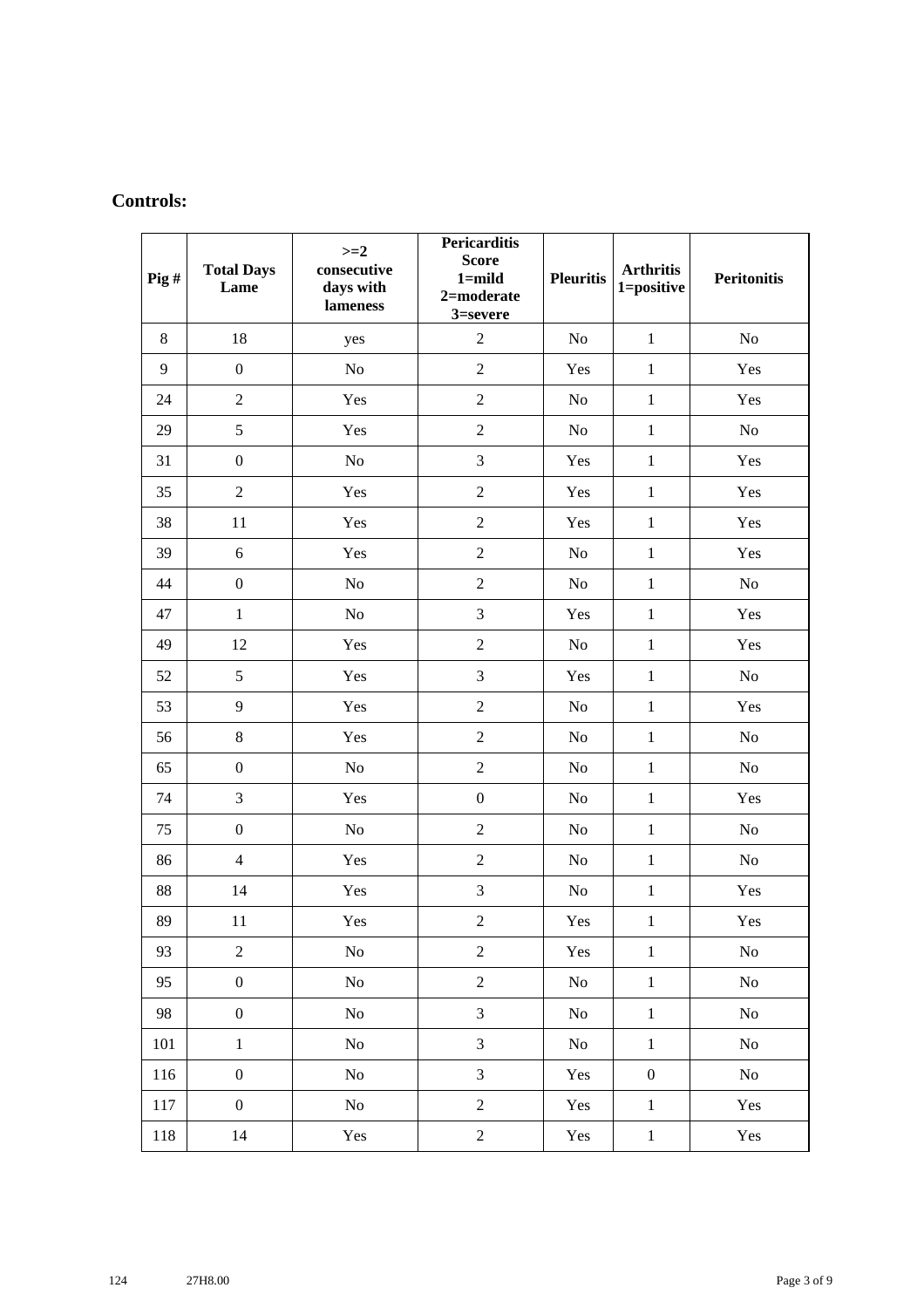| <b>Vaccinates:</b> |  |
|--------------------|--|
|                    |  |

| $\overline{Pig}$ # | <b>Total Days</b><br>Lame | $>=2$<br>consecutive<br>days with<br>lameness | <b>Pericarditis</b><br><b>Score</b><br>$1 =$ mild<br>$2$ =moderate<br>3=severe | <b>Pleuritis</b> | <b>Arthritis</b><br>1=positive | <b>Peritonitis</b> |
|--------------------|---------------------------|-----------------------------------------------|--------------------------------------------------------------------------------|------------------|--------------------------------|--------------------|
| $\overline{2}$     | $\boldsymbol{0}$          | No                                            | $\overline{c}$                                                                 | $\rm No$         | $\overline{0}$                 | No                 |
| $\tau$             | $\boldsymbol{0}$          | No                                            | $\boldsymbol{0}$                                                               | No               | $\boldsymbol{0}$               | No                 |
| 12                 | $\overline{c}$            | No                                            | $\overline{2}$                                                                 | No               | $\mathbf{1}$                   | Yes                |
| 18                 | $\boldsymbol{7}$          | Yes                                           | $\overline{2}$                                                                 | Yes              | $\boldsymbol{0}$               | No                 |
| 20                 | $\boldsymbol{0}$          | No                                            | $\boldsymbol{0}$                                                               | N <sub>o</sub>   | $\boldsymbol{0}$               | No                 |
| 21                 | $\boldsymbol{0}$          | No                                            | $\boldsymbol{0}$                                                               | No               | $\boldsymbol{0}$               | $\rm No$           |
| 22                 | $\boldsymbol{0}$          | No                                            | $\boldsymbol{0}$                                                               | No               | $\boldsymbol{0}$               | $\rm No$           |
| 27                 | $\boldsymbol{0}$          | No                                            | $\boldsymbol{0}$                                                               | N <sub>o</sub>   | $\boldsymbol{0}$               | No                 |
| 34                 | $\boldsymbol{0}$          | $\rm No$                                      | $\boldsymbol{0}$                                                               | No               | $\boldsymbol{0}$               | $\rm No$           |
| 40                 | $\boldsymbol{0}$          | No                                            | $\boldsymbol{0}$                                                               | No               | $\boldsymbol{0}$               | No                 |
| 42                 | $\boldsymbol{0}$          | No                                            | 3                                                                              | Yes              | $\boldsymbol{0}$               | Yes                |
| 57                 | $\boldsymbol{0}$          | $\rm No$                                      | $\boldsymbol{0}$                                                               | Yes              | $\boldsymbol{0}$               | $\rm No$           |
| 58                 | $\boldsymbol{0}$          | No                                            | $\sqrt{2}$                                                                     | Yes              | $\mathbf{1}$                   | Yes                |
| 60                 | $\boldsymbol{0}$          | No                                            | $\overline{2}$                                                                 | Yes              | $\mathbf{1}$                   | No                 |
| 61                 | $\boldsymbol{0}$          | $\rm No$                                      | 3                                                                              | $\rm No$         | $\boldsymbol{0}$               | $\rm No$           |
| 69                 | $\mathbf{1}$              | No                                            | $\boldsymbol{0}$                                                               | No               | $\mathbf{1}$                   | Yes                |
| 77                 | $\boldsymbol{0}$          | No                                            | $\boldsymbol{0}$                                                               | No               | $\boldsymbol{0}$               | No                 |
| 79                 | $\boldsymbol{0}$          | No                                            | $\boldsymbol{0}$                                                               | No               | $\boldsymbol{0}$               | No                 |
| 81                 | $\boldsymbol{0}$          | No                                            | $\boldsymbol{0}$                                                               | No               | $\boldsymbol{0}$               | No                 |
| 85                 | $\overline{4}$            | Yes                                           | 3                                                                              | Yes              | $\boldsymbol{0}$               | Yes                |
| 90                 | $\boldsymbol{0}$          | N <sub>o</sub>                                | 3                                                                              | Yes              | $\boldsymbol{0}$               | Yes                |
| 102                | $\,1\,$                   | $\rm No$                                      | $\overline{2}$                                                                 | $\rm No$         | $\boldsymbol{0}$               | $\rm No$           |
| 104                | $\overline{3}$            | Yes                                           | $\sqrt{2}$                                                                     | Yes              | $\mathbf 1$                    | $\rm No$           |
| 106                | 5                         | Yes                                           | $\boldsymbol{0}$                                                               | No               | $\boldsymbol{0}$               | No                 |
| 112                | $\boldsymbol{0}$          | $\rm No$                                      | $\boldsymbol{0}$                                                               | $\rm No$         | $\boldsymbol{0}$               | $\rm No$           |
| 114                | $\boldsymbol{0}$          | $\rm No$                                      | $\boldsymbol{0}$                                                               | No               | $\boldsymbol{0}$               | N <sub>0</sub>     |
| 120                | $\boldsymbol{0}$          | $\rm No$                                      | $\boldsymbol{0}$                                                               | $\rm No$         | $\boldsymbol{0}$               | $\rm No$           |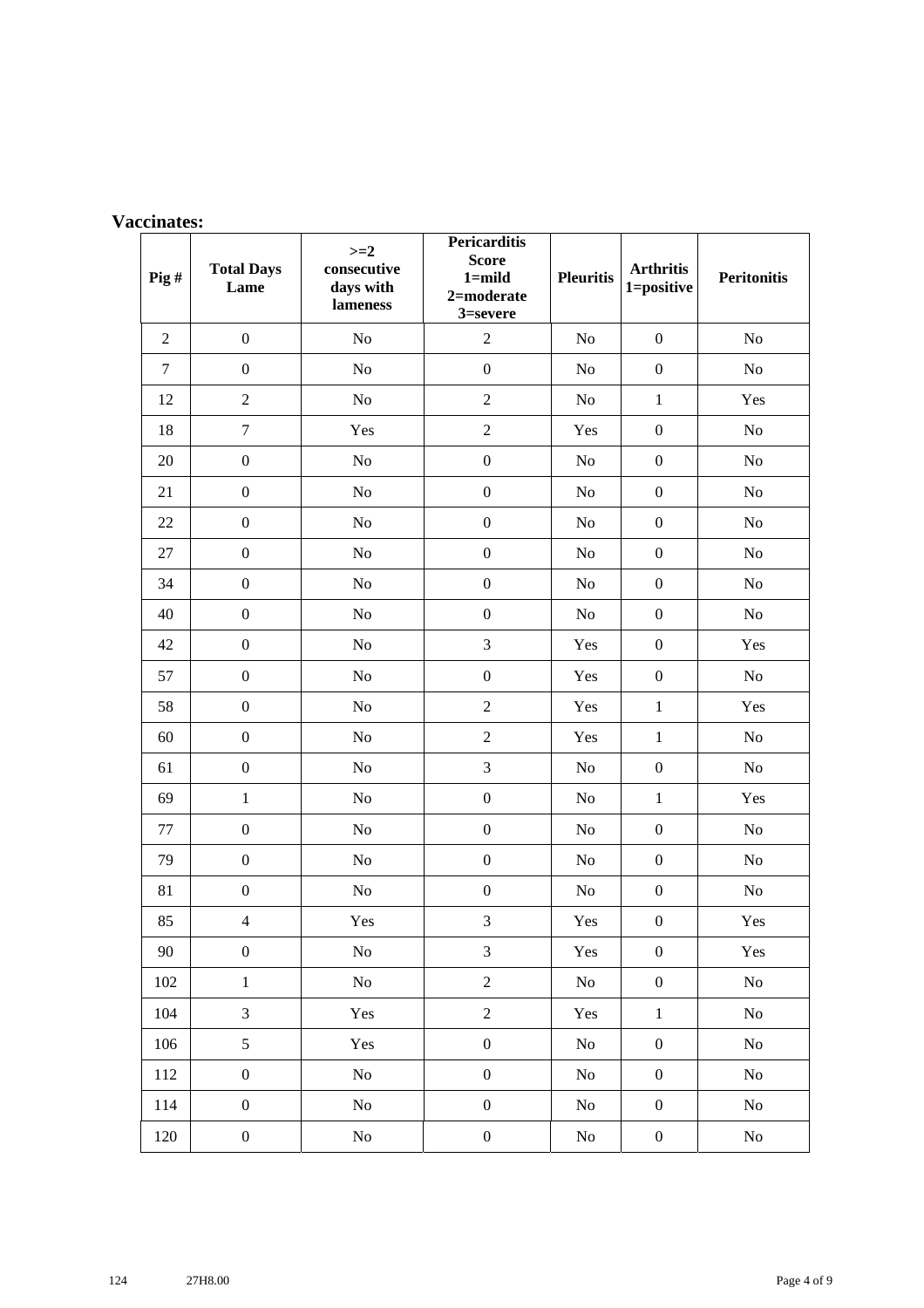| <b>Study Type</b>              | Efficacy                                                               |                                                                                 |                                                                                      |  |  |
|--------------------------------|------------------------------------------------------------------------|---------------------------------------------------------------------------------|--------------------------------------------------------------------------------------|--|--|
| <b>Pertaining to</b>           | Mycoplasma Hyorhinis Bacterin                                          |                                                                                 |                                                                                      |  |  |
| <b>Study Purpose</b>           | Demonstration of duration of immunity                                  |                                                                                 |                                                                                      |  |  |
| <b>Product Administration</b>  |                                                                        | Single intramuscular administration of vaccine                                  |                                                                                      |  |  |
| <b>Study Animals</b>           |                                                                        | 64 pigs, 3 weeks of age, divided into 32 vaccinates and 32 controls (31         |                                                                                      |  |  |
|                                | controls were challenged)                                              |                                                                                 |                                                                                      |  |  |
| <b>Challenge Description</b>   |                                                                        | Challenged with virulent M. hyorhinis, consecutively for 3 days 7 weeks         |                                                                                      |  |  |
|                                | after vaccination                                                      |                                                                                 |                                                                                      |  |  |
| <b>Interval observed after</b> |                                                                        | Pigs were observed daily for 3 weeks after challenge                            |                                                                                      |  |  |
| challenge                      |                                                                        |                                                                                 |                                                                                      |  |  |
| <b>Results</b>                 | Summary of Results Following Challenge:                                |                                                                                 |                                                                                      |  |  |
|                                |                                                                        |                                                                                 |                                                                                      |  |  |
|                                | <b>Observation</b>                                                     | Vaccinates $(N=32)$                                                             | Controls $(n=31)$                                                                    |  |  |
|                                | Pre-mortem                                                             | 6                                                                               | 19                                                                                   |  |  |
|                                | $L$ ameness <sup>1</sup>                                               |                                                                                 |                                                                                      |  |  |
|                                | Pre-mortem                                                             | $\overline{2}$                                                                  | $\overline{4}$                                                                       |  |  |
|                                | Respiratory Signs <sup>2</sup>                                         |                                                                                 |                                                                                      |  |  |
|                                | Pericarditis <sup>3</sup>                                              | 1                                                                               | 8                                                                                    |  |  |
|                                | Arthritis                                                              | 3                                                                               | 19                                                                                   |  |  |
|                                | Affected <sup>4</sup>                                                  | 11                                                                              | 26                                                                                   |  |  |
|                                |                                                                        | <sup>1</sup> Lameness was defined as visible lameness for 2 or more consecutive |                                                                                      |  |  |
|                                | days.                                                                  |                                                                                 |                                                                                      |  |  |
|                                |                                                                        | <sup>2</sup> Respiratory signs were any observations of abnormal respiration or |                                                                                      |  |  |
|                                | cough.                                                                 |                                                                                 |                                                                                      |  |  |
|                                | as "Respiratory Distress".                                             |                                                                                 | <sup>3</sup> Pericarditis was coded as an indicator of Respiratory Disease and coded |  |  |
|                                | $4$ An animal was considered affected following challenge if, lameness |                                                                                 |                                                                                      |  |  |
|                                | was observed for 2 or more consecutive days, or respiratory distress,  |                                                                                 |                                                                                      |  |  |
|                                | or pericarditis or arthritis were observed at necropsy.                |                                                                                 |                                                                                      |  |  |
|                                |                                                                        |                                                                                 |                                                                                      |  |  |
|                                |                                                                        |                                                                                 |                                                                                      |  |  |
|                                |                                                                        |                                                                                 |                                                                                      |  |  |
|                                |                                                                        |                                                                                 |                                                                                      |  |  |
|                                |                                                                        |                                                                                 |                                                                                      |  |  |
|                                | Raw Data: shown on the following pages.                                |                                                                                 |                                                                                      |  |  |
|                                |                                                                        |                                                                                 |                                                                                      |  |  |
|                                |                                                                        |                                                                                 |                                                                                      |  |  |
|                                |                                                                        |                                                                                 |                                                                                      |  |  |
| <b>USDA Approval Date</b>      | October 14, 2016                                                       |                                                                                 |                                                                                      |  |  |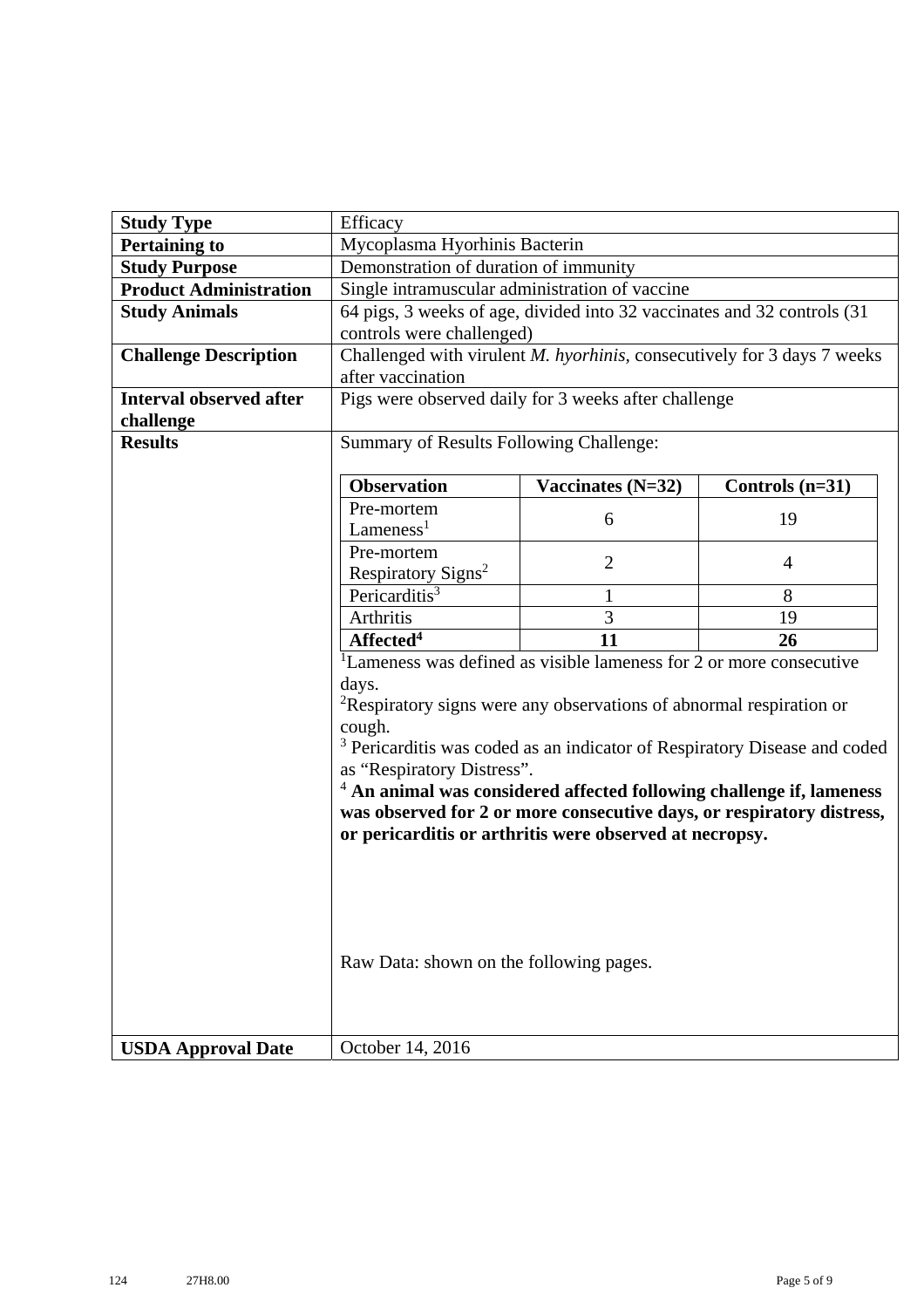| Contras.<br>Pig ID | <b>Lameness</b><br><b>Respiratory</b><br><b>Total Days</b><br>signs (days |                  | >=2 consecutive           | <b>Pericarditis</b><br><b>Score</b><br>$1 =$ mild | <b>Arthritis</b> |  |
|--------------------|---------------------------------------------------------------------------|------------------|---------------------------|---------------------------------------------------|------------------|--|
|                    | duration)                                                                 | Lame             | days<br>$1 = yes, 0 = no$ | 2=moderate<br>3=severe                            | 1=positive       |  |
| 21                 | $\boldsymbol{0}$                                                          | $\boldsymbol{0}$ | $\boldsymbol{0}$          | $\overline{2}$                                    | $\boldsymbol{0}$ |  |
| 24                 | $\overline{0}$                                                            | $\boldsymbol{0}$ | $\overline{0}$            | $\overline{0}$                                    | $\mathbf{1}$     |  |
| 33                 | $\overline{0}$                                                            | $\boldsymbol{0}$ | $\boldsymbol{0}$          | $\boldsymbol{0}$                                  | $\boldsymbol{0}$ |  |
| 36                 | $\boldsymbol{0}$                                                          | $\boldsymbol{0}$ | $\boldsymbol{0}$          | $\boldsymbol{0}$                                  | $\boldsymbol{0}$ |  |
| 37                 | $\boldsymbol{0}$                                                          | $\overline{4}$   | $\mathbf{1}$              | $\boldsymbol{0}$                                  | $\mathbf{1}$     |  |
| 41                 | $\boldsymbol{0}$                                                          | $\boldsymbol{7}$ | $\mathbf{1}$              | $\boldsymbol{0}$                                  | $\mathbf{1}$     |  |
| 44                 | AR(3)                                                                     | 15               | $\mathbf{1}$              | $\boldsymbol{0}$                                  | $\mathbf{1}$     |  |
| 45                 | AR(1)                                                                     | 15               | $\mathbf{1}$              | $\overline{2}$                                    | $\mathbf{1}$     |  |
| 49                 | $\boldsymbol{0}$                                                          | 13               | $\mathbf{1}$              | $\overline{0}$                                    | $\mathbf{1}$     |  |
| 56                 | $\overline{0}$                                                            | 13               | $\mathbf{1}$              | $\boldsymbol{0}$                                  | $\boldsymbol{0}$ |  |
| 64                 | $\overline{0}$                                                            | 5                | $\mathbf{1}$              | $\overline{0}$                                    | $\mathbf{1}$     |  |
| 66                 | $\boldsymbol{0}$                                                          | 6                | $\mathbf{1}$              | $\boldsymbol{0}$                                  | $\mathbf{1}$     |  |
| 68                 | $\boldsymbol{0}$                                                          | $\tau$           | $\mathbf{1}$              | $\boldsymbol{0}$                                  | $\mathbf{1}$     |  |
| 70                 | $\overline{0}$                                                            | $\boldsymbol{0}$ | $\boldsymbol{0}$          | $\overline{c}$                                    | $\mathbf{1}$     |  |
| 72                 | $\overline{0}$                                                            | 14               | $\mathbf{1}$              | $\boldsymbol{0}$                                  | $\mathbf{1}$     |  |
| 75                 | $\overline{0}$                                                            | $\boldsymbol{0}$ | $\boldsymbol{0}$          | $\boldsymbol{0}$                                  | $\boldsymbol{0}$ |  |
| 77                 | $\boldsymbol{0}$                                                          | $22*$            | $\mathbf 1$               | $\boldsymbol{0}$                                  | $\boldsymbol{0}$ |  |
| 88                 | $\boldsymbol{0}$                                                          | $\mathbf{1}$     | $\boldsymbol{0}$          | $\boldsymbol{0}$                                  | $\boldsymbol{0}$ |  |
| 89                 | $\overline{0}$                                                            | 14               | $\mathbf{1}$              | $\boldsymbol{0}$                                  | $\boldsymbol{0}$ |  |
| 95                 | $\overline{0}$                                                            | $\boldsymbol{0}$ | $\boldsymbol{0}$          | $\boldsymbol{0}$                                  | $\mathbf{1}$     |  |
| 98                 | $\boldsymbol{0}$                                                          | $\boldsymbol{0}$ | $\boldsymbol{0}$          | $\overline{2}$                                    | $\overline{0}$   |  |
| 101                | $\boldsymbol{0}$                                                          | 10               | $\mathbf 1$               | $\boldsymbol{0}$                                  | $\mathbf{1}$     |  |
| 103                | AR(1)                                                                     | 20               | $\mathbf{1}$              | $\overline{c}$                                    | $\mathbf{1}$     |  |
| 107                | $\mathbf{0}$                                                              | $\boldsymbol{0}$ | $\boldsymbol{0}$          | $\boldsymbol{0}$                                  | $\boldsymbol{0}$ |  |
| 108                | AR(1)                                                                     | 15               | $\mathbf{1}$              | $\overline{2}$                                    | $\,1\,$          |  |
| 114                | $\boldsymbol{0}$                                                          | 11               | $\,1$                     | $\boldsymbol{0}$                                  | $\boldsymbol{0}$ |  |
| 115                | $\boldsymbol{0}$                                                          | $\boldsymbol{0}$ | $\boldsymbol{0}$          | 3                                                 | $\mathbf{1}$     |  |
| 119                | $\boldsymbol{0}$                                                          | 8                | $\,1$                     | $\overline{2}$                                    | $\mathbf{1}$     |  |
| 122                | $\boldsymbol{0}$                                                          | $\boldsymbol{0}$ | $\boldsymbol{0}$          | $\boldsymbol{0}$                                  | $\,1$            |  |
| 136                | $\boldsymbol{0}$                                                          | $8\,$            | $\,1$                     | $\boldsymbol{0}$                                  | $\boldsymbol{0}$ |  |
| 139                | $\boldsymbol{0}$                                                          | 12               | $\,1$                     | $\boldsymbol{0}$                                  | $\,1$            |  |

#### **Controls:**

\*lameness also observed prior to challenge

AR=Abnormal Respiration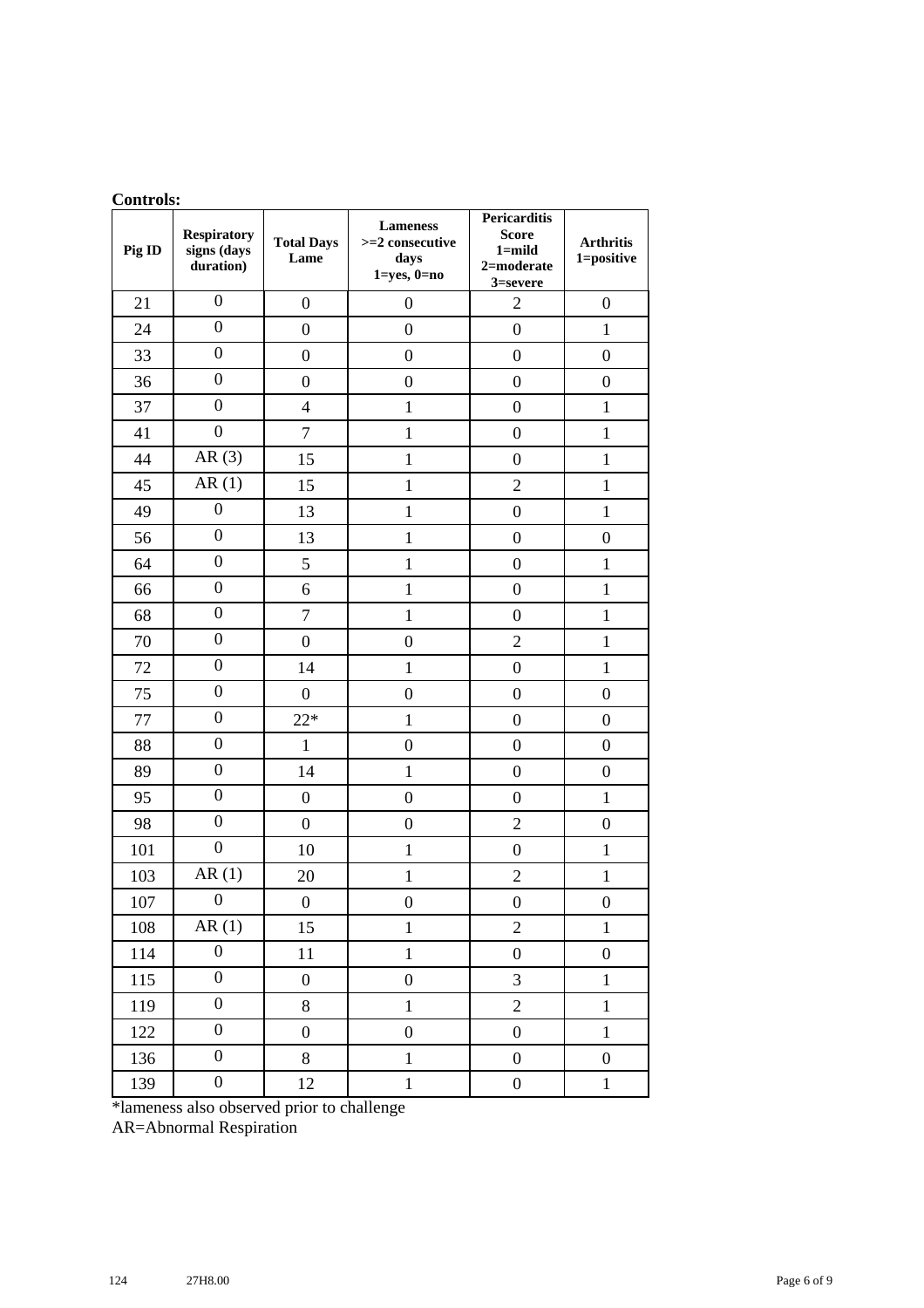#### **Vaccinates:**

| Pig ID | <b>Respiratory</b><br>signs (days<br>duration) | <b>Total Days</b><br>Lame | <b>Lameness</b><br>$>=$ 2 consecutive<br>days<br>$1 = yes, 0 = no$ | <b>Pericarditis</b><br><b>Score</b><br>$1 =$ mild<br>$2$ =moderate<br>3=severe | <b>Arthritis</b><br>1=positive |
|--------|------------------------------------------------|---------------------------|--------------------------------------------------------------------|--------------------------------------------------------------------------------|--------------------------------|
| 3      | $\boldsymbol{0}$                               | 14                        | $\mathbf{1}$                                                       | $\boldsymbol{0}$                                                               | $\mathbf{1}$                   |
| 19     | $\overline{0}$                                 | $\boldsymbol{0}$          | $\boldsymbol{0}$                                                   | $\boldsymbol{0}$                                                               | $\boldsymbol{0}$               |
| 30     | $\boldsymbol{0}$                               | $\boldsymbol{0}$          | $\boldsymbol{0}$                                                   | $\boldsymbol{0}$                                                               | $\boldsymbol{0}$               |
| 32     | $\boldsymbol{0}$                               | $\boldsymbol{0}$          | $\boldsymbol{0}$                                                   | $\boldsymbol{0}$                                                               | $\boldsymbol{0}$               |
| 39     | $\boldsymbol{0}$                               | $\boldsymbol{0}$          | $\boldsymbol{0}$                                                   | $\boldsymbol{0}$                                                               | $\boldsymbol{0}$               |
| 47     | $\boldsymbol{0}$                               | $\overline{4}$            | $\mathbf{1}$                                                       | $\boldsymbol{0}$                                                               | $\boldsymbol{0}$               |
| 51     | $\boldsymbol{0}$                               | $\boldsymbol{0}$          | $\boldsymbol{0}$                                                   | $\boldsymbol{0}$                                                               | $\boldsymbol{0}$               |
| 53     | $\boldsymbol{0}$                               | $\mathbf{2}$              | $\mathbf{1}$                                                       | $\boldsymbol{0}$                                                               | $\boldsymbol{0}$               |
| 57     | $\boldsymbol{0}$                               | $\boldsymbol{0}$          | $\boldsymbol{0}$                                                   | $\boldsymbol{0}$                                                               | $\boldsymbol{0}$               |
| 58     | C(1)                                           | $\boldsymbol{0}$          | $\boldsymbol{0}$                                                   | $\boldsymbol{0}$                                                               | $\boldsymbol{0}$               |
| 61     | $\boldsymbol{0}$                               | 13                        | $\mathbf{1}$                                                       | $\boldsymbol{0}$                                                               | $\boldsymbol{0}$               |
| 71     | $\boldsymbol{0}$                               | $\boldsymbol{0}$          | $\boldsymbol{0}$                                                   | $\boldsymbol{0}$                                                               | $\boldsymbol{0}$               |
| 79     | $\boldsymbol{0}$                               | $\boldsymbol{0}$          | $\boldsymbol{0}$                                                   | $\boldsymbol{0}$                                                               | $\boldsymbol{0}$               |
| 82     | $\boldsymbol{0}$                               | $\boldsymbol{0}$          | $\boldsymbol{0}$                                                   | $\boldsymbol{0}$                                                               | $\boldsymbol{0}$               |
| 84     | $\boldsymbol{0}$                               | $\boldsymbol{0}$          | $\boldsymbol{0}$                                                   | $\boldsymbol{0}$                                                               | $\boldsymbol{0}$               |
| 86     | $\boldsymbol{0}$                               | 5                         | $\mathbf{1}$                                                       | $\boldsymbol{0}$                                                               | $\boldsymbol{0}$               |
| 92     | C(2)                                           | $\boldsymbol{0}$          | $\boldsymbol{0}$                                                   | $\boldsymbol{0}$                                                               | $\boldsymbol{0}$               |
| 93     | $\boldsymbol{0}$                               | $\boldsymbol{0}$          | $\boldsymbol{0}$                                                   | $\boldsymbol{0}$                                                               | $\boldsymbol{0}$               |
| 94     | $\boldsymbol{0}$                               | $\boldsymbol{0}$          | $\boldsymbol{0}$                                                   | $\boldsymbol{0}$                                                               | $\boldsymbol{0}$               |
| 99     | $\boldsymbol{0}$                               | $\boldsymbol{0}$          | $\boldsymbol{0}$                                                   | $\boldsymbol{0}$                                                               | $\boldsymbol{0}$               |
| 100    | $\boldsymbol{0}$                               | $\boldsymbol{0}$          | $\boldsymbol{0}$                                                   | $\boldsymbol{0}$                                                               | $\mathbf{1}$                   |
| 104    | $\boldsymbol{0}$                               | $\boldsymbol{0}$          | $\boldsymbol{0}$                                                   | $\boldsymbol{0}$                                                               | $\mathbf{1}$                   |
| 109    | $\boldsymbol{0}$                               | $\boldsymbol{0}$          | $\boldsymbol{0}$                                                   | $\boldsymbol{0}$                                                               | $\boldsymbol{0}$               |
| 111    | $\boldsymbol{0}$                               | $\boldsymbol{0}$          | $\overline{0}$                                                     | $\overline{0}$                                                                 | $\boldsymbol{0}$               |
| 116    | $\boldsymbol{0}$                               | $\boldsymbol{0}$          | $\boldsymbol{0}$                                                   | $\boldsymbol{0}$                                                               | $\boldsymbol{0}$               |
| 120    | $\boldsymbol{0}$                               | $\boldsymbol{0}$          | $\boldsymbol{0}$                                                   | $\boldsymbol{0}$                                                               | $\boldsymbol{0}$               |
| 124    | $\boldsymbol{0}$                               | $\boldsymbol{0}$          | $\boldsymbol{0}$                                                   | $\,1\,$                                                                        | $\boldsymbol{0}$               |
| 125    | $\boldsymbol{0}$                               | $\boldsymbol{0}$          | $\boldsymbol{0}$                                                   | $\boldsymbol{0}$                                                               | $\boldsymbol{0}$               |
| 130    | $\boldsymbol{0}$                               | $\boldsymbol{0}$          | $\boldsymbol{0}$                                                   | $\boldsymbol{0}$                                                               | $\boldsymbol{0}$               |
| 131    | $\boldsymbol{0}$                               | $\overline{7}$            | $\mathbf{1}$                                                       | $\boldsymbol{0}$                                                               | $\boldsymbol{0}$               |
| 133    | $\boldsymbol{0}$                               | $\boldsymbol{0}$          | $\boldsymbol{0}$                                                   | $\boldsymbol{0}$                                                               | $\boldsymbol{0}$               |
| 135    | $\boldsymbol{0}$                               | $\boldsymbol{0}$          | $\boldsymbol{0}$                                                   | $\boldsymbol{0}$                                                               | $\boldsymbol{0}$               |

C=Cough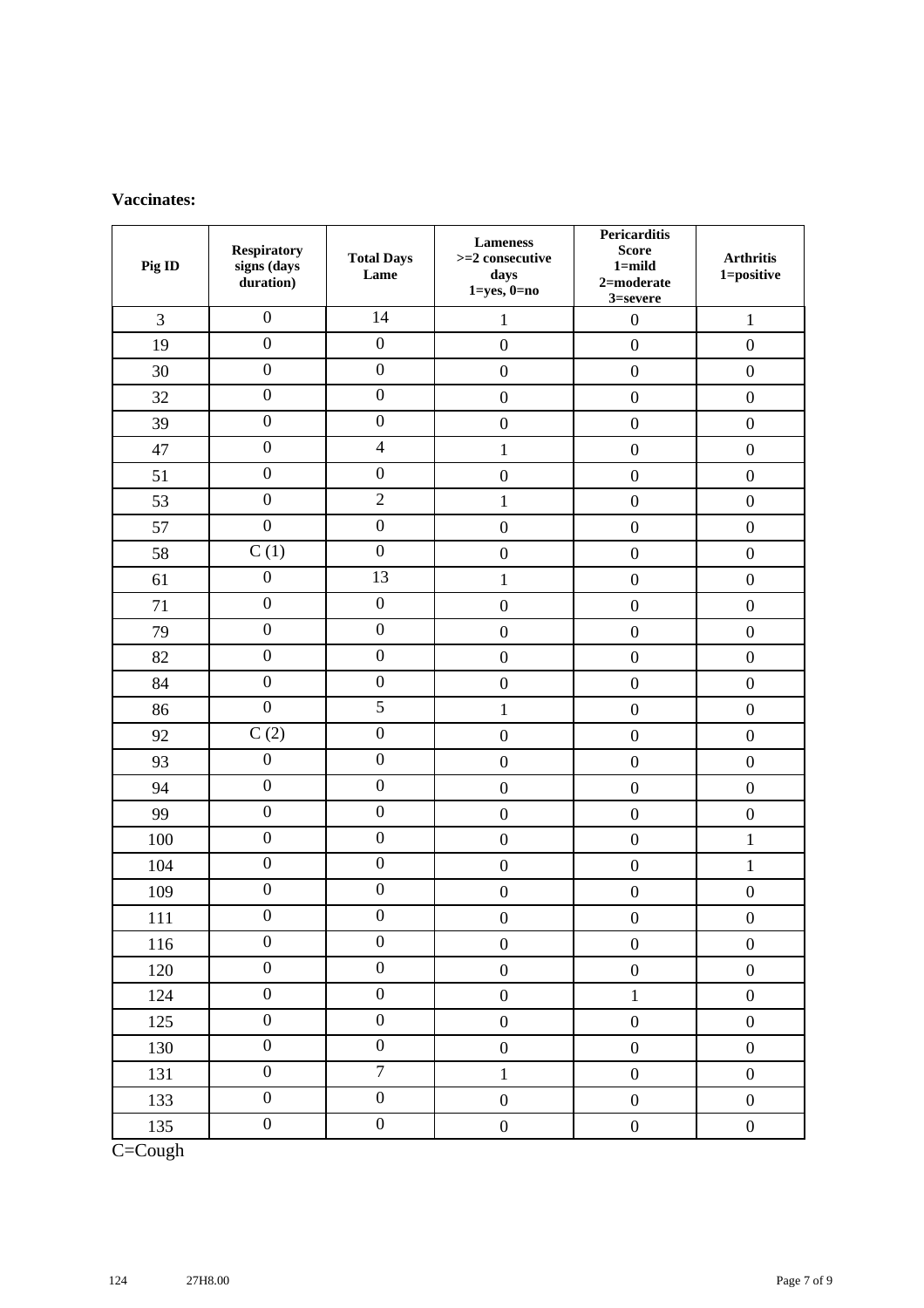| <b>Study Type</b>        | Safety                                                                                  |                  |                          |                  |                        |                |
|--------------------------|-----------------------------------------------------------------------------------------|------------------|--------------------------|------------------|------------------------|----------------|
| <b>Pertaining to</b>     | Mycoplasma Hyorhinis Bacterin                                                           |                  |                          |                  |                        |                |
| <b>Study Purpose</b>     | To demonstrate safety under field conditions                                            |                  |                          |                  |                        |                |
| <b>Product</b>           | Single intramuscular administration of vaccine                                          |                  |                          |                  |                        |                |
| <b>Administration</b>    |                                                                                         |                  |                          |                  |                        |                |
| <b>Study Animals</b>     | 767 weaned pigs approximately 3 weeks of age                                            |                  |                          |                  |                        |                |
| <b>Challenge</b>         | Not applicable                                                                          |                  |                          |                  |                        |                |
| <b>Description</b>       |                                                                                         |                  |                          |                  |                        |                |
| <b>Interval observed</b> | Pigs were observed daily for 14 days following vaccination                              |                  |                          |                  |                        |                |
| after challenge          |                                                                                         |                  |                          |                  |                        |                |
| <b>Results</b>           | Number of pigs by site with any listed clinical observations, occurring                 |                  |                          |                  |                        |                |
|                          | at least once during the 14 day study duration:                                         |                  |                          |                  |                        |                |
|                          |                                                                                         |                  |                          |                  |                        |                |
|                          | A total of 109 adverse events were observed. Four animals showed                        |                  |                          |                  |                        |                |
|                          | both injection site reactions and systemic reactions.                                   |                  |                          |                  |                        |                |
|                          |                                                                                         | $\mathbf{L}$     |                          | <b>NC</b>        |                        | <b>Total</b>   |
|                          | <b>Clinical Observation</b>                                                             | <b>Site</b>      | <b>MO</b><br><b>Site</b> | <b>Site</b>      | <b>NC</b><br>Site $21$ | <b>Animals</b> |
|                          |                                                                                         | $N = 242$        | $N = 250$                | 1                | $N=194$                | $N = 767$      |
|                          |                                                                                         |                  |                          | $N=81$           |                        |                |
|                          | Normal <sup>2</sup>                                                                     | 206              | 239                      | 60               | 157                    | 662            |
|                          | Loss of condition                                                                       | 24               | $\overline{2}$           | 6                | 14                     | 46             |
|                          | Injection site $rxn^3$                                                                  | 6                | $\overline{0}$           | 7                | 6                      | 19             |
|                          | Mortality <sup>4</sup>                                                                  | 3                | $\overline{4}$           | $\overline{2}$   | 6                      | 15             |
|                          | Diarrhea                                                                                | $\overline{3}$   | $\boldsymbol{0}$         | $\theta$         | 11                     | 14             |
|                          | Dyspnea                                                                                 | $\mathbf{1}$     | 5                        | 3                | $\overline{2}$         | 11             |
|                          | Cough                                                                                   | 3                | $\boldsymbol{0}$         | $\mathbf{1}$     | 5                      | 9              |
|                          | Lameness                                                                                | $\mathbf{1}$     | $\overline{4}$           | $\overline{2}$   | $\overline{2}$         | 9              |
|                          | Anaphylaxis <sup>5</sup>                                                                | $\boldsymbol{0}$ | $\mathbf{1}$             | 6                | $\mathbf{1}$           | 8              |
|                          | Lethargy                                                                                | 5                | $\boldsymbol{0}$         | $\mathbf{1}$     | $\mathbf{1}$           | $\overline{7}$ |
|                          | $Emesis^5$                                                                              | $\boldsymbol{0}$ | $\overline{0}$           | $\theta$         | 6                      | 6              |
|                          | Recumbency <sup>5</sup>                                                                 | $\mathbf{1}$     | $\boldsymbol{0}$         | $\boldsymbol{0}$ | $\overline{4}$         | 5              |
|                          | Ataxia                                                                                  | 1                | $\mathbf 0$              | $\theta$         | 3                      | 4              |
|                          | Aural hematoma                                                                          | $\boldsymbol{0}$ | $\boldsymbol{0}$         | $\overline{2}$   | $\theta$               | $\overline{2}$ |
|                          | Poor Coat Condition                                                                     | 1                | $\overline{0}$           | $\mathbf{1}$     | $\theta$               | $\overline{2}$ |
|                          | Nystagmus                                                                               | 1                | $\boldsymbol{0}$         | $\theta$         | $\theta$               | 1              |
|                          | Paddling                                                                                | 1                | $\overline{0}$           | $\overline{0}$   | $\Omega$               | 1              |
|                          | Pallor                                                                                  | 1                | $\boldsymbol{0}$         | $\theta$         | $\theta$               | 1              |
|                          | Pinnal reddening                                                                        | $\boldsymbol{0}$ | $\overline{0}$           | $\theta$         | 1                      | 1              |
|                          | Sneezing                                                                                | $\overline{0}$   | $\overline{0}$           | 1                | $\Omega$               | 1              |
|                          | Tachypnea                                                                               |                  | $\theta$                 | $\Omega$         | $\Omega$               | $\mathbf{1}$   |
|                          | <sup>1</sup> Site 2 in North Carolina is an antibiotic free herd, treatment is limited. |                  |                          |                  |                        |                |
|                          | <sup>2</sup> For "normal" a pig had to be observed to be without adverse events         |                  |                          |                  |                        |                |
|                          | for the entire 14 days of the study.                                                    |                  |                          |                  |                        |                |
|                          | $3$ rxn= reaction. All injections site swellings observed were <1 inch in               |                  |                          |                  |                        |                |